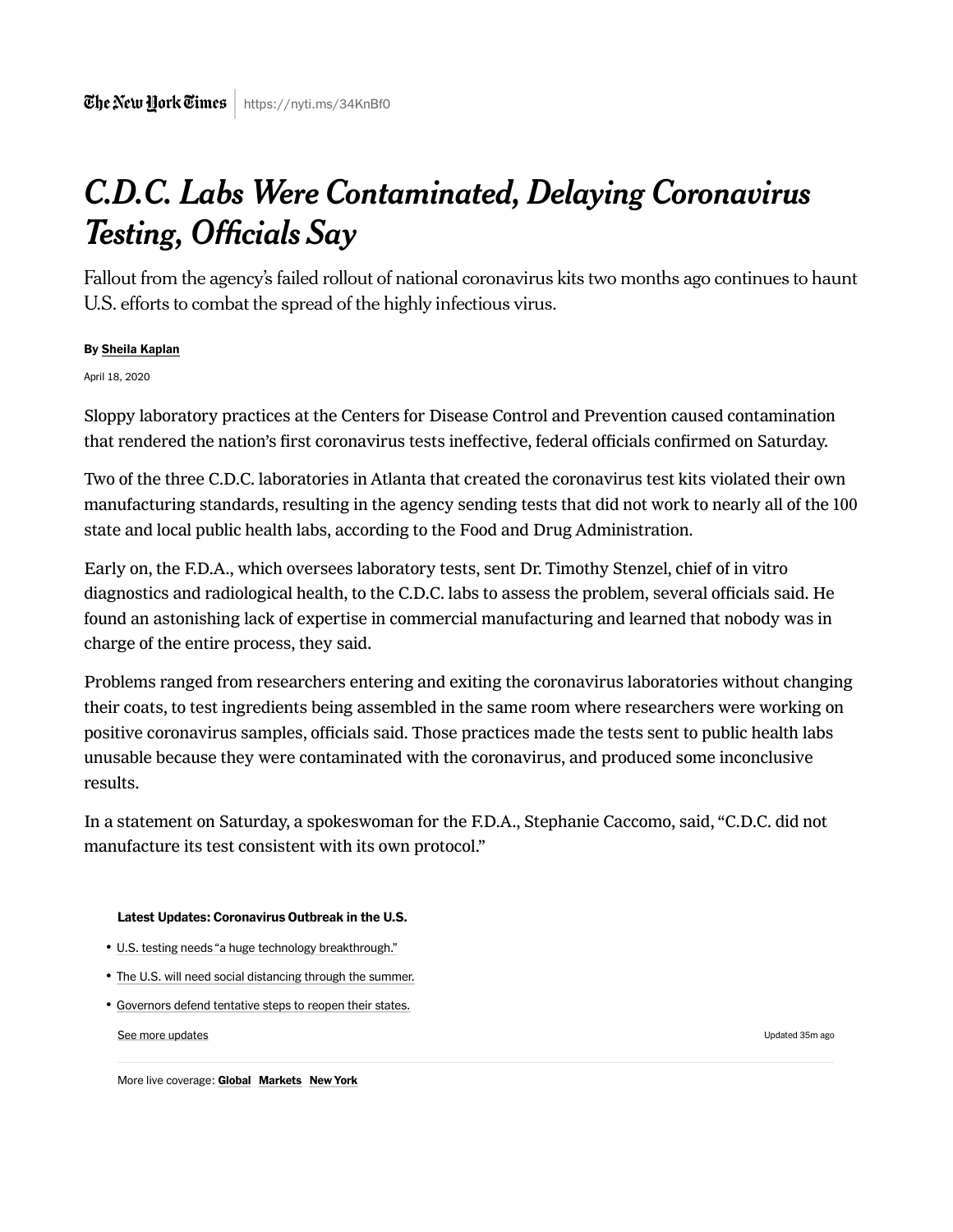The F.D.A. confirmed its conclusions late this week after several media outlets requested public disclosure of its inquiry, which assuredly is part of a larger federal investigation into the C.D.C. lab irregularities by the Department of Health and Human Services.

Forced to suspend the launch of a nationwide detection program for the coronavirus for a month, the C.D.C. lost credibility as the nation's leading public health agency and the country lost ground in ways that continue to haunt grieving families, the sick and the worried well from one state to the next.

To this day, the C.D.C.'s singular failure symbolizes how unprepared the federal government was in the early days to combat a fast-spreading outbreak of a new virus and it also highlights the glaring inability at the onset to establish a systematic testing policy that would have revealed the still unknown rates of infection in many regions of the country. The blunders are posing new problems as some states with few cases agitate to reopen and others remain in virtual lockdown with cases and deaths still climbing.

While President Trump and other members of his administration assert almost daily that the U.S. testing capacity is greater than anywhere else in the world, many public health officials and epidemiologists have lamented the lack of consistent, reliable testing across the country that would reflect the true prevalence of the infection and perhaps enable a return to some semblance of normal life.

Dr. Robert R. Redfield, the director of the C.D.C., and other health experts have long suggested that contamination in the labs might have been the culprit. But even as several officials at the F.D.A. late this week cited contamination as the cause, a spokesman for the C.D.C., Benjamin Haynes, asserted that it was still just a possibility and that the agency was still awaiting the formal findings of H.H.S.

> Sign up to receive an email when we publish a new story about the **coronavirus outbreak.** Sign Up coronavirus outbreak.

In a statement, however, he acknowledged that the agency's quality control measures were insufficient during the coronavirus test development. Since then, he said, "C.D.C. implemented enhanced quality control to address the issue and will be assessing the issue moving forward."

Initially, the C.D.C. was responsible for creating a coronavirus test that state and local public health agencies could use to diagnose Covid-19 in people, and then isolate them to prevent the spread of the disease.

"It was just tragic," said Scott Becker, executive director of the Association of Public Health Laboratories. "All that time when we were sitting there waiting, I really felt like, here we were at one of the most critical junctures in public health history, and the biggest tool in our toolbox was missing."

> Log in or create a free New York Times account to continue reading in private mode.

> > Create a free account